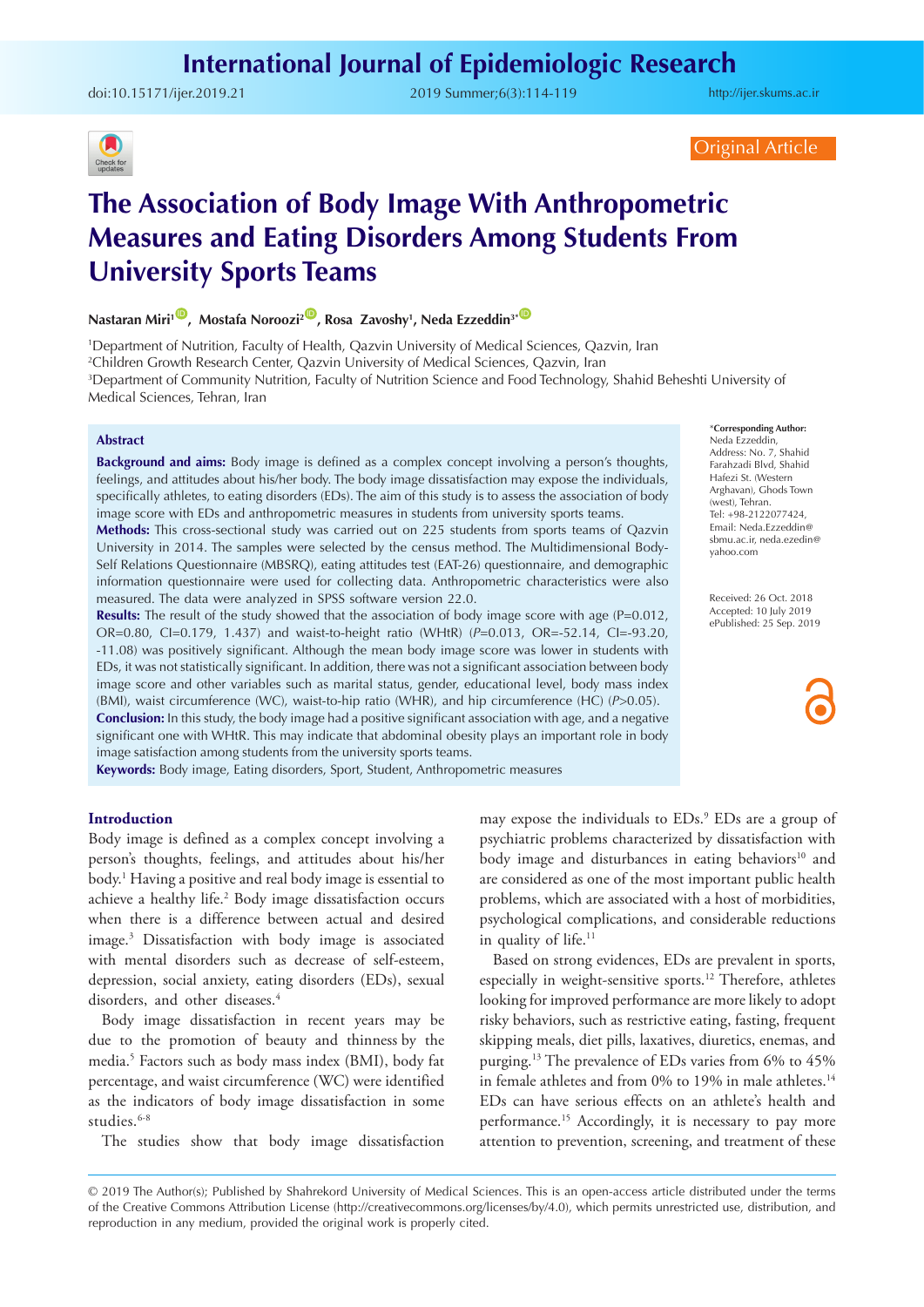# disorders.12

The body image dissatisfaction and EDs have been evaluated in western countries especially among athletic women.<sup>13,16,17</sup> However, it seems that there is a lack of such studies in developing countries. In Iran, these studies have been mostly conducted on teenagers,<sup>18-20</sup> which confirm the essential need for carrying out more of these studies on other groups especially athletes. In our study, we try to assess the association of body image score with EDs and anthropometric measures in students from university sports teams.

#### **Materials and Methods**

#### Study Population, Design, and Data Collection

This is a cross-sectional study, which was conducted on 225 students from university sports teams from September to February 2014 by the census method. The inclusion criteria in the current study were as follows:

- 1. Following a certain type of sports (at least for a year)
- 2. Participating in at least one competitive sport
- 3. Willingness to participate in the study

The participants were assured that their information would remain confidential and then they gave their informed consent to participate in the study. Those who did not meet the criteria were not included in the study. The sample groups consisted of 121 male athletes (53.8%) and 104 female athletes (46.2%). The types of sports are presented in Table 1.

| Table 1. Types of Sports |  |  |  |
|--------------------------|--|--|--|
|--------------------------|--|--|--|

| <b>Type of Sports</b> | No. (%)    |
|-----------------------|------------|
| Soccer                | 53 (23.6)  |
| Badminton             | 30 (13.3)  |
| Volleyball            | 23 (10.2)  |
| Basketball            | 17(7.6)    |
| Futsal                | 16(7.1)    |
| Karate                | 15(6.7)    |
| Swimming              | 11(4.9)    |
| Archery               | 11(4.9)    |
| Track and field       | 10(4.4)    |
| Hockey                | 8(3.6)     |
| Ping Pong             | 6(2.7)     |
| Wrestling             | 5(2.2)     |
| Other martial arts    | 5(2.2)     |
| Chess                 | 2(0.9)     |
| Gymnastics            | 2(0.9)     |
| Boxing                | 2(0.9)     |
| Taekwondo             | 2(0.9)     |
| Handball              | 1(0.4)     |
| Total                 | 219 (97.4) |
| Missing               | 6(2.6)     |

# Measures

#### *Anthropometric Measures*

A SECA scale and a tape meter with accuracies of 100 g and 0.1 cm were used by an experienced person for measuring the students' weight and height, respectively.

 Then, based on the formula of the division of weight (kg) to the square of height (m), BMI was calculated.21 WC was measured midway between the lower rib margin and the iliac crest in the horizontal plane, and HP was measured at the point yielding the maximum circumference over the buttocks using a tape meter to measure the nearest 1 cm while the subjects were standing. The waist-to-height ratio (WHtR) was calculated by dividing WC by height and the waist-to-hip ratio (WHR) was calculated by dividing WC by HP.22

#### *The Body Image Assessment*

The Multidimensional Body-Self Relations Questionnaire (MBSRQ) was used for assessing body image score, which is a self-reported scale including 46 items. Each item is scored on a 5-point scale from 1 (allocated to negative feeling) to 5 (allocated to positive feeling). The reliability of the questionnaire was reported to be 0.89.23

### *Assessment of Eating Disorders*

The Eating Attitude Test-26 (EAT-26) questionnaire is widely used to identify those at risk of EDs.<sup>20</sup> This questionnaire includes questions related to diet (13 questions), diet control (7 questions), tendency to food (3 questions) and BN related behaviors (3 questions).<sup>24</sup> The questions of the EAT-26 are rated on a Likert scale, and the answers like "always" receive 3 scores, "more often" receive 2 scores, "very often" receive 1 score. The score of three remaining options ("sometimes", "rarely", and "never") would be zero. Therefore, the scores obtained from the EAT-26 questionnaire range from 0 to 78. Those who scored 20 points or higher were classified as individuals with EDs.25 The reliability coefficients for this questionnaire in those exposed to EDs and those in the healthy condition were reported to be 0.9 and 0.83, respectively.26

# Demographic Information

The demographic information questionnaire was used for gathering data such as gender, age, marital status, and the educational level.

#### Statistical Analysis

In statistical analyses, the association of body image score with qualitative variables (including gender, marital status, educational level and EDs) was assessed via independent *t* test, and Pearson's correlation coefficient was used for assessing the association of body image score with quantitative variables (including age, BMI, WHR, HC, and WHtR). Finally, the linear regression model was used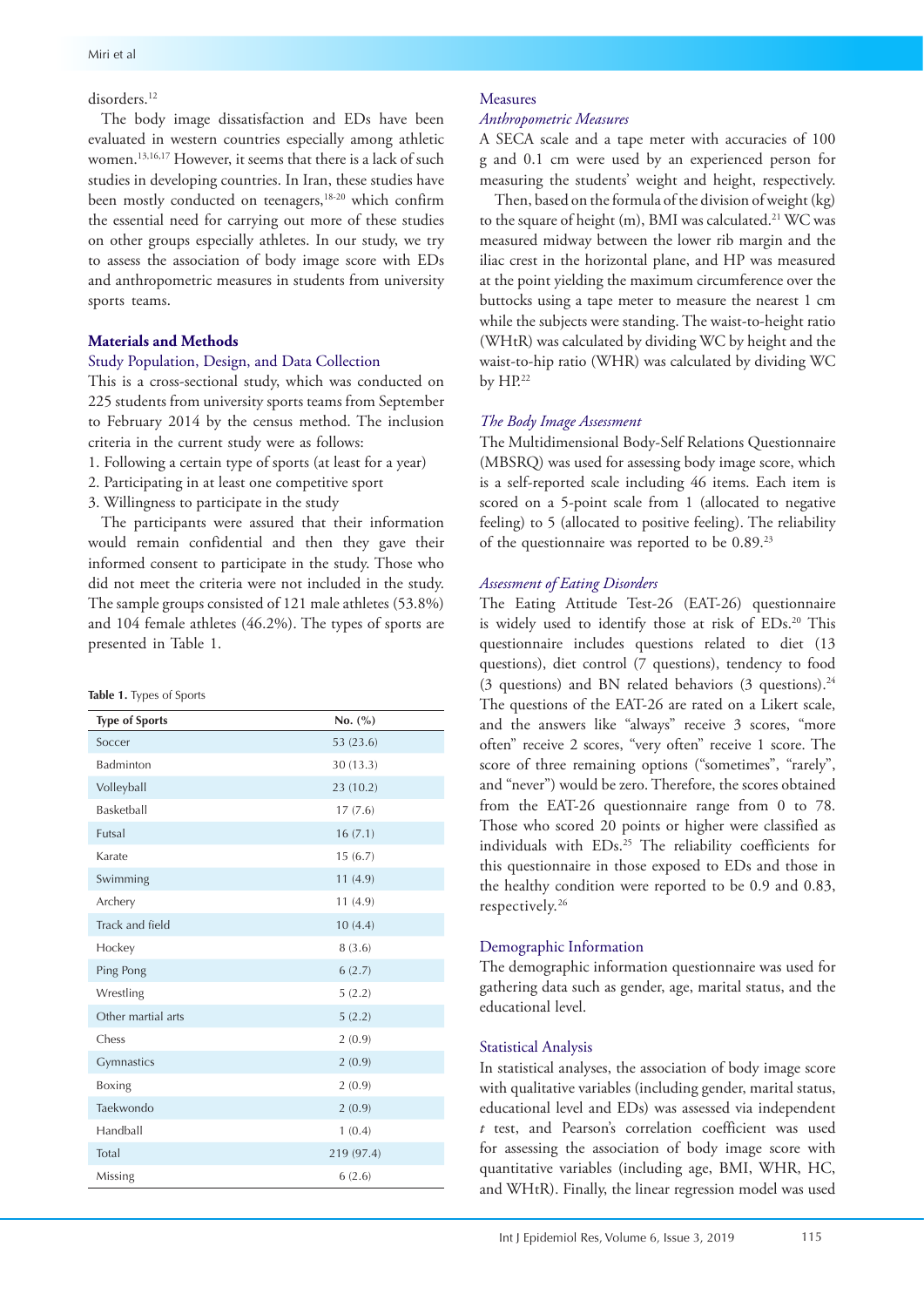for the significant variables, based on Tables 2 and 3, in SPSS software version 22.0. The significance level was set at 0.05.

### **Results**

In this study, 225 students were assessed. The mean body image score and mean age of the participants were 152.90±13.46 and 22.13±2.86 (17-37) years, respectively. The majority of students were single (92%) with a bachelor's degree or a lower educational level (76%) (Table 2). The prevalence of EDs among students was 14.2 % (Table 2).

Based on Table 2, although the results showed a negative relationship between body image score and EDs, it was not statistically significant (*P*=0.219). The results of independent *t* test showed that body image score did not have any significant association with gender (*P*=0.865), marital status (*P*=0.756), and educational level (*P*=0.356).

The results of Pearson correlation coefficient (Table 3) showed that body image score had a negative significant association with WHtR (*P*=0.038) and a positive significant association with age (*P*=0.026). However, it did not have any significant association with BMI, WC, WHR, and HC.

The results of general linear model showed that body image score had a positive significant association with age (*P*=0.012) and a negative significant association with WHtR (*P*=0.013) (Table 4).

#### **Discussion**

The current study was conducted on students from university sports teams. The result of the study showed that body image score had a positive significant association with age and WHtR, but the association between body image score and EDs was not significant.

The prevalence of EDs is higher among athletes than

**Table 3.** The Association of Body Image Score with Quantitative Variables Among Students from University Sports Teams

| <b>Variables</b>             | P Value* | <b>Correlation Coefficient</b> |  |  |
|------------------------------|----------|--------------------------------|--|--|
| Age                          | 0.026    | 0.152                          |  |  |
| Body Mass Index (BMI)        | 0.134    | $-0.102$                       |  |  |
| Waist circumference (WC)     | 0.121    | $-0.106$                       |  |  |
| Waist to hip ratio (WHR)     | 0.305    | $-0.071$                       |  |  |
| Hip circumference            | 0.281    | $-0.074$                       |  |  |
| Waist to height ratio (WHtR) | 0.038    | $-0.142$                       |  |  |

\* Pearson correlation.

among the general population.<sup>26</sup> Based on the current study, about 14.2% of the students from the university sports teams were exposed to EDs. In the study conducted by Valizadeh and Ariapooran, the prevalence of EDs among athletic women was 16.5%.<sup>28</sup> In another study conducted on female high school athletes, the prevalence of EDs in the total sample was 19.6%.29 The association between EDs and body image was also assessed in the current study. There is a longitudinal study which has shown that body image dissatisfaction has consistently been recognized as one of the most important risk factors for EDs.30 In a study by Goltz et al, about 1.4% of athletes suffered from the body image-related EDs.<sup>13</sup> In the current study, the mean body image score in students who were exposed to EDs was lower than those who were not, but this association was not statistically significant, which may be due to the small sample size. This finding is consistent with the results of studies by Safavi et al<sup>18</sup> and Naeimi et al.31 However, in a study by de Bruin et al, a significant association was observed.9

It has been shown that athletes with a higher body fat percentage are more likely to be dissatisfied with their body image.13 The dissatisfaction with the body weight,

**Table 2.** The Association of Body Image Score with Qualitative Variables Among Students from University Sports Teams

| <b>Variables</b>            |               | <b>Body Image Score</b> | 90% CI  |       |                      |
|-----------------------------|---------------|-------------------------|---------|-------|----------------------|
| No. (%)                     |               | $Mean \pm SD$           | Lower   | Upper | P Value <sup>*</sup> |
| Gender                      |               |                         |         |       |                      |
| Female                      | $104(46.2\%)$ | 152.74±9.80             | $-3.81$ | 3.32  | 0.865                |
| Male                        | $121(53.8\%)$ | $153.04 \pm 16.0$       |         |       |                      |
| Marital status              |               |                         |         |       |                      |
| Single                      | 207 (92%)     | $152.81 \pm 13.53$      | $-7.80$ | 5.67  | 0.756                |
| Married                     | $17(7.6\%)$   | 153.88±13.40            |         |       |                      |
| <b>Educational level</b>    |               |                         |         |       |                      |
| Bachelor's degree and lower | 171 (76%)     | $153.38 \pm 14.09$      | $-2.22$ | 6.16  | 0.356                |
| Higher educational level    | 54 (24%)      | $151.41 \pm 11.30$      |         |       |                      |
| <b>EDs</b>                  |               |                         |         |       |                      |
| Yes                         | 32 (14.2%)    | 148.50±22.87            | $-3.21$ | 13.55 | 0.219                |
| No                          | 193 (85.8%)   | 153.66±10.97            |         |       |                      |
| $*$ t test.                 |               |                         |         |       |                      |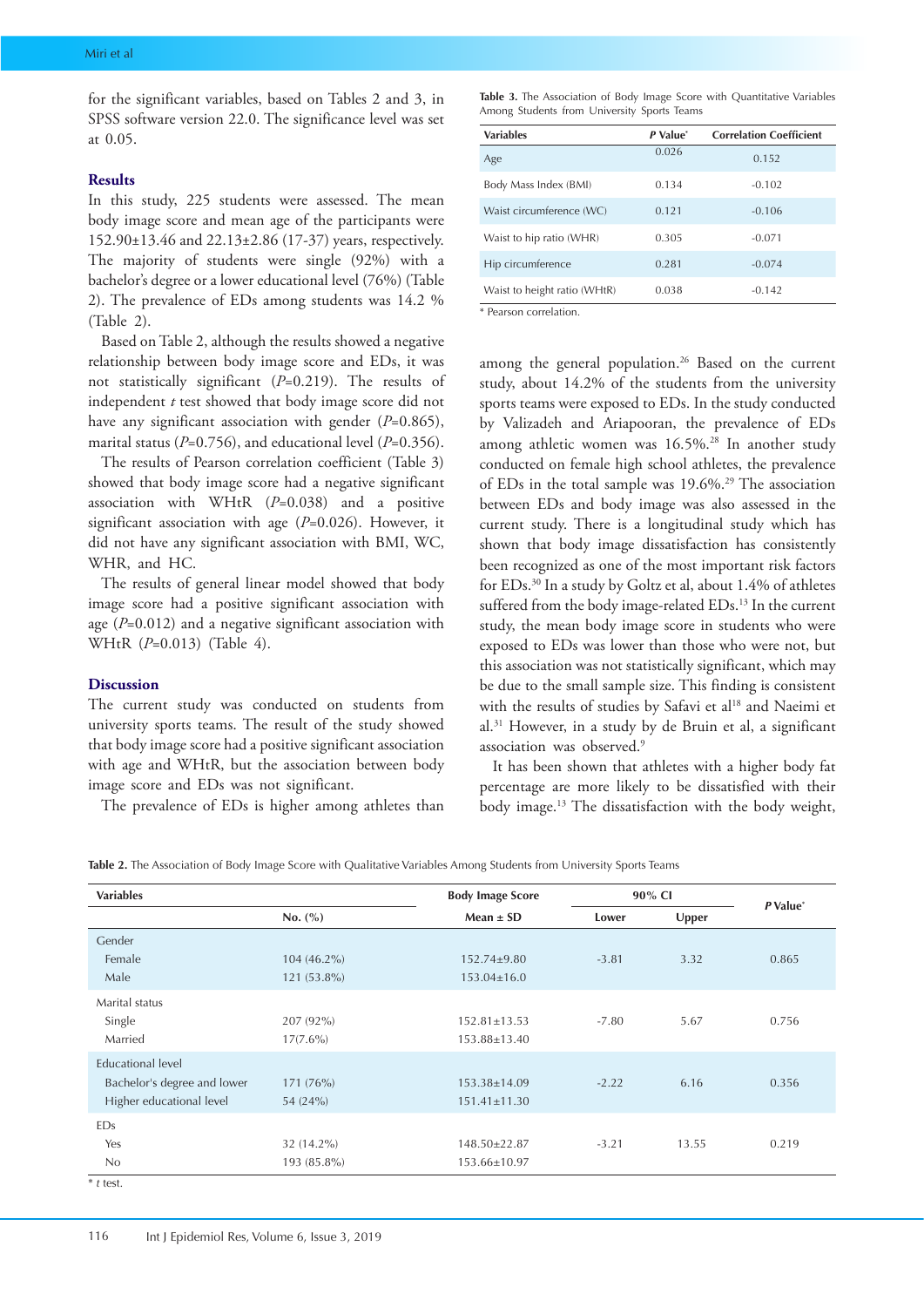**Table 4.** The Association Between Body Image Score and Variables Among Students from University Sports Teams Based on General Linear Model

| Variables*                   | <b>Standard Error</b> |          | <b>Beta</b> | 95% CI   |          | P Value |
|------------------------------|-----------------------|----------|-------------|----------|----------|---------|
|                              |                       |          |             | Lower    | Upper    |         |
| Age                          | 0.319                 | 0.80     | 0.172       | 0.17     | .43      | 0.012   |
| Waist to height ratio (WHtR) | 20.827                | $-52.14$ | $-0.170$    | $-93.20$ | $-11.08$ | 0.013   |
|                              |                       |          |             |          |          |         |

\* Only significant variables in Tables 2 and 3.

which appears in the form of paying too much attention to the weight, contributes to EDs.32 The results of the current study showed a negative correlation between body image score and BMI, however, it was not statistically significant. In the study conducted by Sabeti and Gorjian, this correlation was significant in adolescents.2 These differences are justifiable because our study was conducted on university students who were selected from sports teams and were older in age, so the characteristics of the samples are different in these two studies.

In this study, the association of body image with WHtR was assessed. The importance of WHtR in recent years is related to its ability in diagnosing central adiposity.<sup>33</sup> Some studies have shown the inverse association of WHtR with cardiovascular diseases and diabetes.34-36 It has also a negative association with body image satisfaction.37 The results of the current study showed a negative significant association between WHtR and body image score. Unfortunately, there are few studies which have assessed the association of body image and WHtR, specifically among athletes. Therefore, further studies in this area are recommended.

The satisfaction with the body image may vary from one age to another.<sup>38</sup> The results of the current study showed a positive significant association between the body image score and the mean age, which was consistent with a study conducted by Anderson et al.7 In a study done by Akram and Borland, although older women were larger than younger women, their body image satisfaction was higher.39 In the study by Alvarez-Rayón et al, being an older woman was associated with great tendency to be thin and bodily dissatisfaction. <sup>38</sup> However, no significant association was found in a study by Aquino et al. <sup>40</sup> In total, there is not consensus among researchers about the association of body image and age, and they argue that dissatisfaction with body image is not limited to a specific age. 41,42

# **Limitations**

This study has some limitations which are mentioned below:

- 1. The type of sports was not considered in the analysis of data in the present study, the body image and the prevalence of EDs may be different in various types of sports.
- 2. In this study, the instrument used was not able to detect clinical EDs. For a diagnosis, students who

presented with abnormal values in this questionnaire should refer for clinical evaluation conducted by a specialist.

3. Body composition was not assessed in this study. The assessment of body composition, along with anthropometric measurements, may provide a better picture of these associations.

# **Conclusion**

In this study, the association of body image with demographic characteristics, anthropometric measures, and EDs was assessed among students from the university sports teams. Few studies in Iran have assessed these relationships. The results of this study showed that WHtR, as an anthropometric measure, had a positive significant association with body image score. However, the association of body image with other anthropometric measures and EDs was not significant. This may be related to the small sample size. We suggest that further studies should be done using larger sample sizes along with the assessment of dietary intake and body composition in a variety of sports, which will provide a better assessment of the determinants of body image satisfaction and its association with EDs.

# **Ethical Approval**

This article is adapted from a master's thesis and was approved by the Research Council and Ethical Committee of Qazvin University of Medical Sciences.

# **Conflict of Interest Disclosures**

None.

### **Funding/Support**

This study was supported by grant from in Qazvin University of Medical Sciences.

### **References**

- 1. Behdarvandi M, Azarbarzin M, Baraz S. Comparison of Body Image and its Relationship with Body Mass Index (BMI) in High School Students of Ahvaz, Iran. Int J Pediatr. 2017;5(2):4353- 60. doi: 10.22038/ijp.2016.7627.
- 2. Sabeti F, Gorjian Z. The relationship between the satisfaction of body image and self-esteem among obese adolescents in Abadan, Iran. Iran J Diabetes Obes. 2013;5(3):126-31.
- 3. Melching K, Green M, O'Neal EK, Renfroe L. Body image dissatisfaction: responses between male and female exercisers and non-exercisers. Int J Exerc Sci. 2016;9(3):248-57.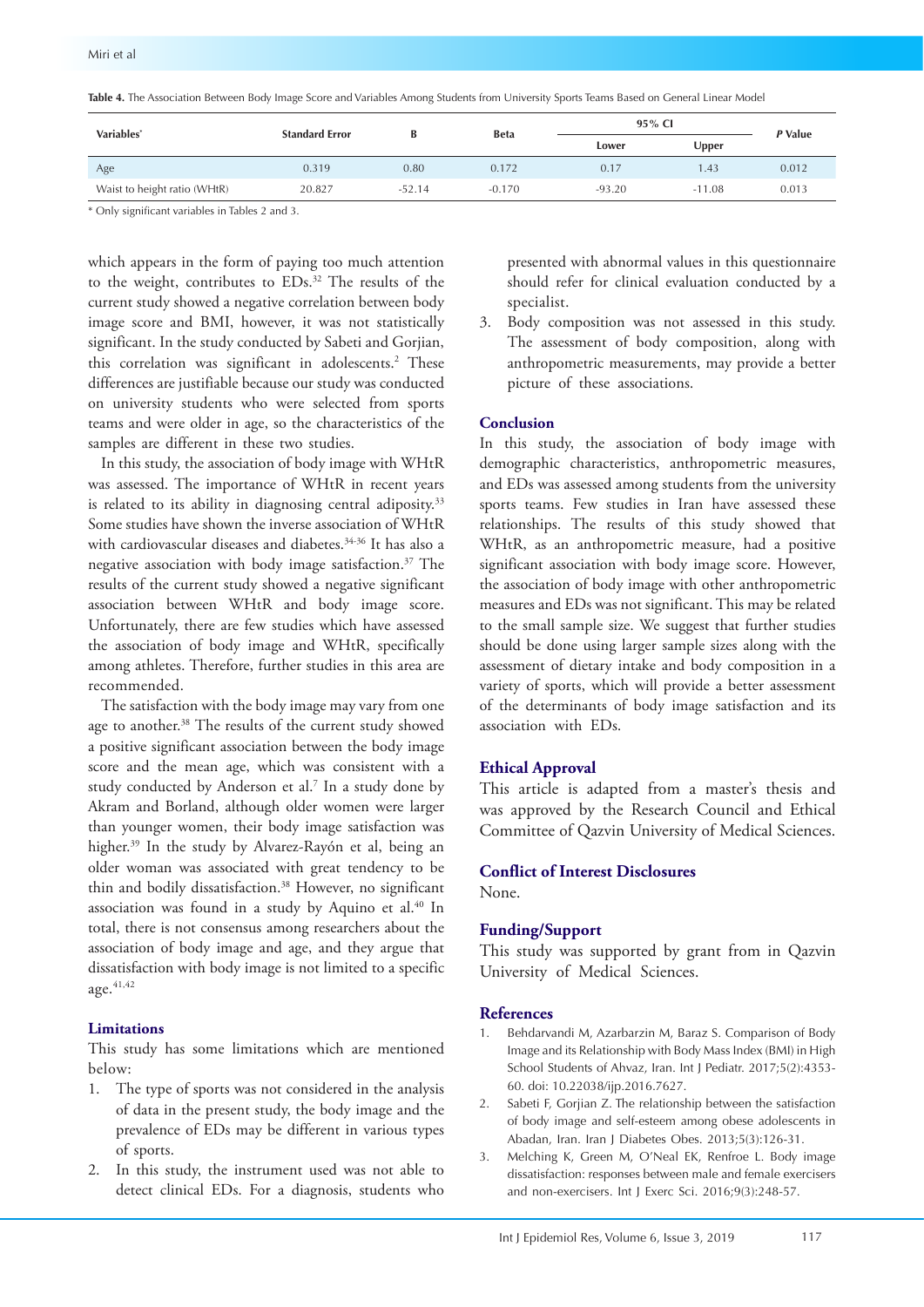- Nye S, Cash TF. Outcomes of manualized cognitive-behavioral body image therapy with eating disordered women treated in a private clinical practice. Eat Disord. 2006;14(1):31-40. doi: 10.1080/10640260500403840.
- 5. Hogan MJ, Strasburger VC. Body image, eating disorders, and the media. Adolesc Med State Art Rev. 2008;19(3):521-46, x-xi.
- 6. Glaner MF, Pelegrini A, Cordoba CO, Pozzobon ME. Association between body image dissatisfaction and anthropometric indicators in adolescents. Rev Bras Educ Fís Esporte. 2013;27(1):129-36.
- 7. Anderson LA, Eyler AA, Galuska DA, Brown DR, Brownson RC. Relationship of satisfaction with body size and trying to lose weight in a national survey of overweight and obese women aged 40 and older, United States. Prev Med. 2002;35(4):390-6.
- 8. Legey S, Lamego MK, Lattari E, Campos C, Paes F, Sancassiani F, et al. Relationship among body image, anthropometric parameters and mental health in physical education students. Clin Pract Epidemiol Ment Health. 2016;12:177-87. doi: 10.2174/1745017901612010177.
- 9. de Bruin AP, Oudejans RR, Bakker FC, Woertman L. Contextual body image and athletes' disordered eating: the contribution of athletic body image to disordered eating in high performance women athletes. Eur Eat Disord Rev. 2011;19(3):201-15. doi: 10.1002/erv.1112.
- 10. Abd El-Azeem Taha AA, Abu-Zaid HA, El-Sayed Desouky D. Eating Disorders Among Female Students of Taif University, Saudi Arabia. Arch Iran Med. 2018;21(3):111-7.
- 11. Sim LA, McAlpine DE, Grothe KB, Himes SM, Cockerill RG, Clark MM. Identification and treatment of eating disorders in the primary care setting. Mayo Clin Proc. 2010;85(8):746-51. doi: 10.4065/mcp.2010.0070.
- 12. Currie A. Sport and eating disorders understanding and managing the risks. Asian J Sports Med. 2010;1(2):63-8.
- 13. Goltz FR, Stenzel LM, Schneider CD. Disordered eating behaviors and body image in male athletes. Braz J Psychiatry. 2013;35(3):237-42. doi: 10.1590/1516-4446-2012-0840.
- 14. Bratland-Sanda S, Sundgot-Borgen J. Eating disorders in athletes: overview of prevalence, risk factors and recommendations for prevention and treatment. Eur J Sport Sci. 2013;13(5):499-508. doi: 10.1080/17461391.2012.740504.
- 15. Joy E, Kussman A, Nattiv A. 2016 update on eating disorders in athletes: A comprehensive narrative review with a focus on clinical assessment and management. Br J Sports Med. 2016;50(3):154-62. doi: 10.1136/bjsports-2015-095735.
- 16. Costarelli V, Stamou D. Emotional intelligence, body image and disordered eating attitudes in combat sport athletes. J Exerc Sci Fit. 2009;7(2):104-11. doi: 10.1016/S1728-869X(09)60013-7.
- 17. Reinking MF, Alexander LE. Prevalence of disordered-eating behaviors in undergraduate female collegiate athletes and nonathletes. J Athl Train. 2005;40(1):47-51.
- 18. Safavi M, Mahmoodi M, Roshandel A. Assessment of body image and its relationship with eating disorders among female students of Islamic Azad University, Tehran center branch. Medical Sciences Journal of Islamic Azad University , Tehran Medical Branch. 2009;19(2):129-34. [Persian].
- 19. Mohamadirizi S, Yousefi F, Boroumandfar Z. The Relationship between Eating Disorder Symptoms and Social Anxiety Disorder in Students in Isfahan. Int J Pediatr. 2014;2(4.2):47- 53. doi: 10.22038/ijp.2014.3481.
- 20. Nobakht M, Dezhkam M. An epidemiological study of eating

disorders in Iran. Int J Eat Disord. 2000;28(3):265-71.

- 21. Nuttall FQ. Body mass index: obesity, BMI, and health: a critical review. Nutr Today. 2015;50(3):117-28. doi: 10.1097/ nt.0000000000000092.
- 22. Lichtenauer M, Wheatley SD, Martyn-St James M, Duncan MJ, Cobayashi F, Berg G, et al. Efficacy of anthropometric measures for identifying cardiovascular disease risk in adolescents: review and meta-analysis. Minerva Pediatr. 2018;70(4):371- 82. doi: 10.23736/s0026-4946.18.05175-7.
- 23. Rahati A. Study of body image and relationship with selfesteem on basis comparison ages groups teenagers,middleaged, youth and old persons [dissertation]. Tehran: Shahed University; 2004.
- 24. Khaled SM, Kimmel L, Le Trung K. Assessing the factor structure and measurement invariance of the eating attitude test (EAT-26) across language and BMI in young Arab women. J Eat Disord. 2018;6:14. doi: 10.1186/s40337-018-0199-x.
- 25. Costa LC, Vasconcelos FA, Peres KG. Influence of biological, social and psychological factors on abnormal eating attitudes among female university students in Brazil. J Health Popul Nutr. 2010;28(2):173-81.
- 26. Anderson DA, Lundgren JD, Shapiro JR, Paulosky CA. Assessment of eating disorders: review and recommendations for clinical use. Behav Modif. 2004;28(6):763-82. doi: 10.1177/0145445503259851.
- 27. Martinsen M, Sundgot-Borgen J. Higher prevalence of eating disorders among adolescent elite athletes than controls. Med Sci Sports Exerc. 2013;45(6):1188-97. doi: 10.1249/ MSS.0b013e318281a939.
- 28. Valizadeh A, Ariapooran S. Prevalence of eating disorders and their role in psychological signs among women with sport activities. Journal of Guilan University of Medical Sciences. 2011;20(79):15-23. [Persian].
- 29. Pernick Y, Nichols JF, Rauh MJ, Kern M, Ji M, Lawson MJ, et al. Disordered eating among a multi-racial/ethnic sample of female high-school athletes. J Adolesc Health. 2006;38(6):689- 95. doi: 10.1016/j.jadohealth.2005.07.003.
- 30. Costarelli V, Stamou D. Emotional intelligence, body image and disordered eating attitudes in combat sport athletes. J Exerc Sci Fit. 2009;7(2):104-11. doi: 10.1016/S1728-869X(09)60013-7.
- 31. Naeimi AF, Haghighian HK, Gargari BP, Alizadeh M, Rouzitalab T. Eating disorders risk and its relation to selfesteem and body image in Iranian university students of medical sciences. Eat Weight Disord. 2016;21(4):597-605. doi: 10.1007/s40519-016-0283-7.
- 32. van Niekerk RL, Card M. Eating attitudes: The extent and risks of disordered eating among amateur athletes from various sports in Gauteng, South Africa. S Afr J Psychiatr. 2018;24:1179. doi: 10.4102/sajpsychiatry.v24i0.1179.
- 33. Yoo EG. Waist-to-height ratio as a screening tool for obesity and cardiometabolic risk. Korean J Pediatr. 2016;59(11):425- 31. doi: 10.3345/kjp.2016.59.11.425.
- 34. Shen S, Lu Y, Qi H, Li F, Shen Z, Wu L, et al. Waist-to-height ratio is an effective indicator for comprehensive cardiovascular health. Sci Rep. 2017;7:43046. doi: 10.1038/srep43046.
- 35. Choi JR, Koh SB, Choi E. Waist-to-height ratio index for predicting incidences of hypertension: the ARIRANG study. BMC Public Health. 2018;18(1):767. doi: 10.1186/s12889- 018-5662-8.
- 36. Browning LM, Hsieh SD, Ashwell M. A systematic review of waist-to-height ratio as a screening tool for the prediction of cardiovascular disease and diabetes: 0.5 could be a suitable